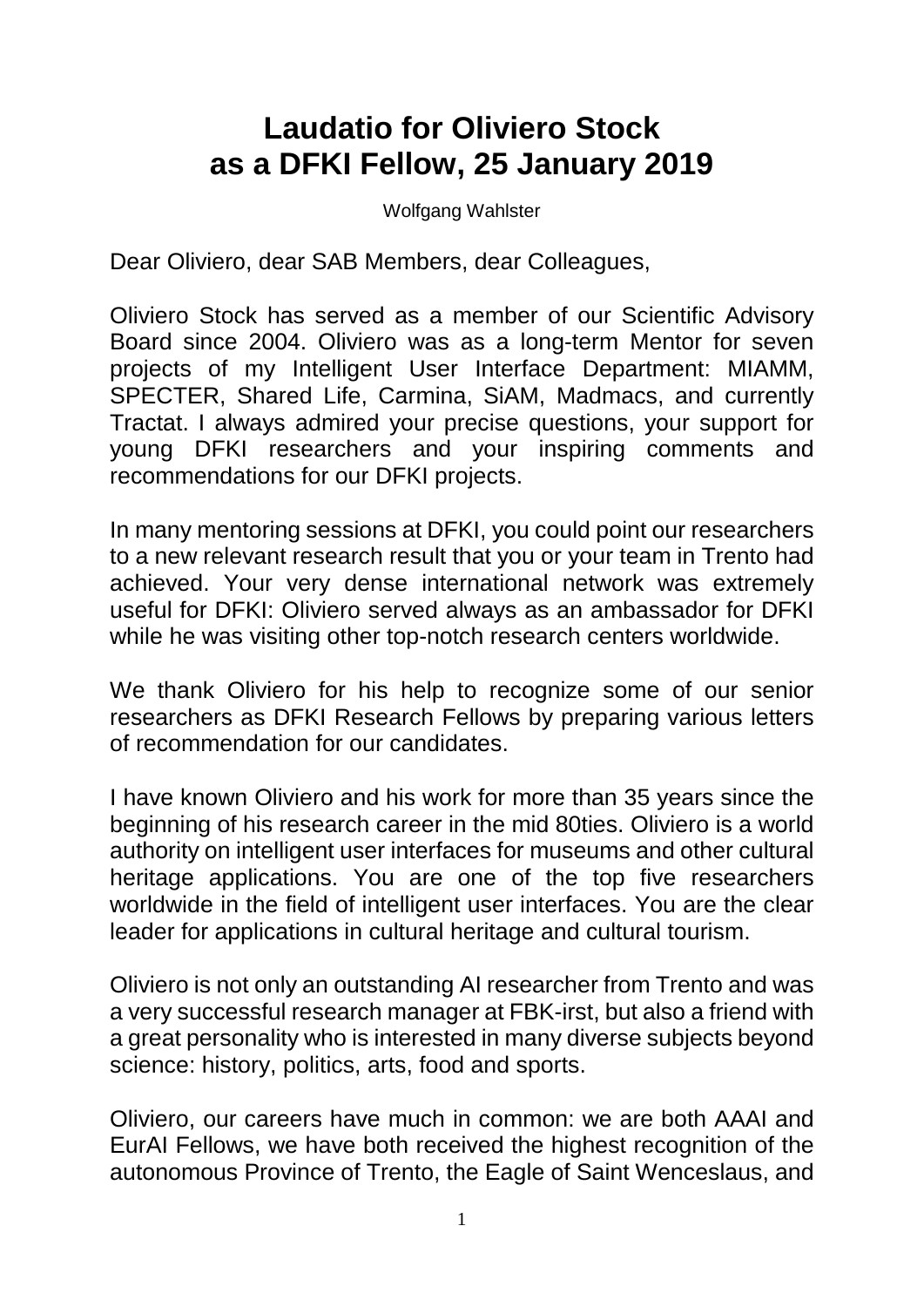we were both serving as presidents of ACL, the worldwide Association for Computational Linguistics, and ECCAI, the European AI Association, now called EurAI.

In 2001, Oliviero started his famous PEACH project in Trento together with Andreas Butz, Antonio Krueger and myself –actually you made sure that DFKI receives a project contract from the autonomous province of Trento for that work. Peach has been displayed in the Saarland and on the German TV in 2002 and a Springer book was published reporting about this most advanced AI-based multimodal museum guide.

In 2002, we founded a joint center in Trento called CELCT that was owned by FBK-irst and DFKI. For more than 10 years, we cooperated for numerous European and industrial projects on advanced language and communication technology.

Your early ALFRESCO system for multimodal access (speech combined with gestures) to multimedia information on Italian frescos is now seen as a seminal landmark for multimodal man-machine interfaces. Your interdisciplinary outreach to disciplines far away from computer science like drama theory and social psychology is truly exceptional.

You founded the field of computational humor in Europe, with an emphasis on the computational interpretation and generation of verbal humor. Oliviero headed the first European project ever on artificial humor HAHAcronym.

Oliviero was an extremely successful director of FbK-irst. Under your leadership IRST has become one of the three most important and internationally most visible AI research centers in Europe. In 2010, you were one of the founders of the Trento Node of EIT Digital (European Institute of Innovation and Technology). We both served on the executive board of EIT Digital.

I am very happy that Paolo Traverso, who has followed Oliviero in the director role at FBK-irst, has accepted to follow Oliviero also as a member of our SAB, so that we have continuity in the personal mentality, the spirit and the friendship with our colleagues from Italy. Thank you very much Paolo.